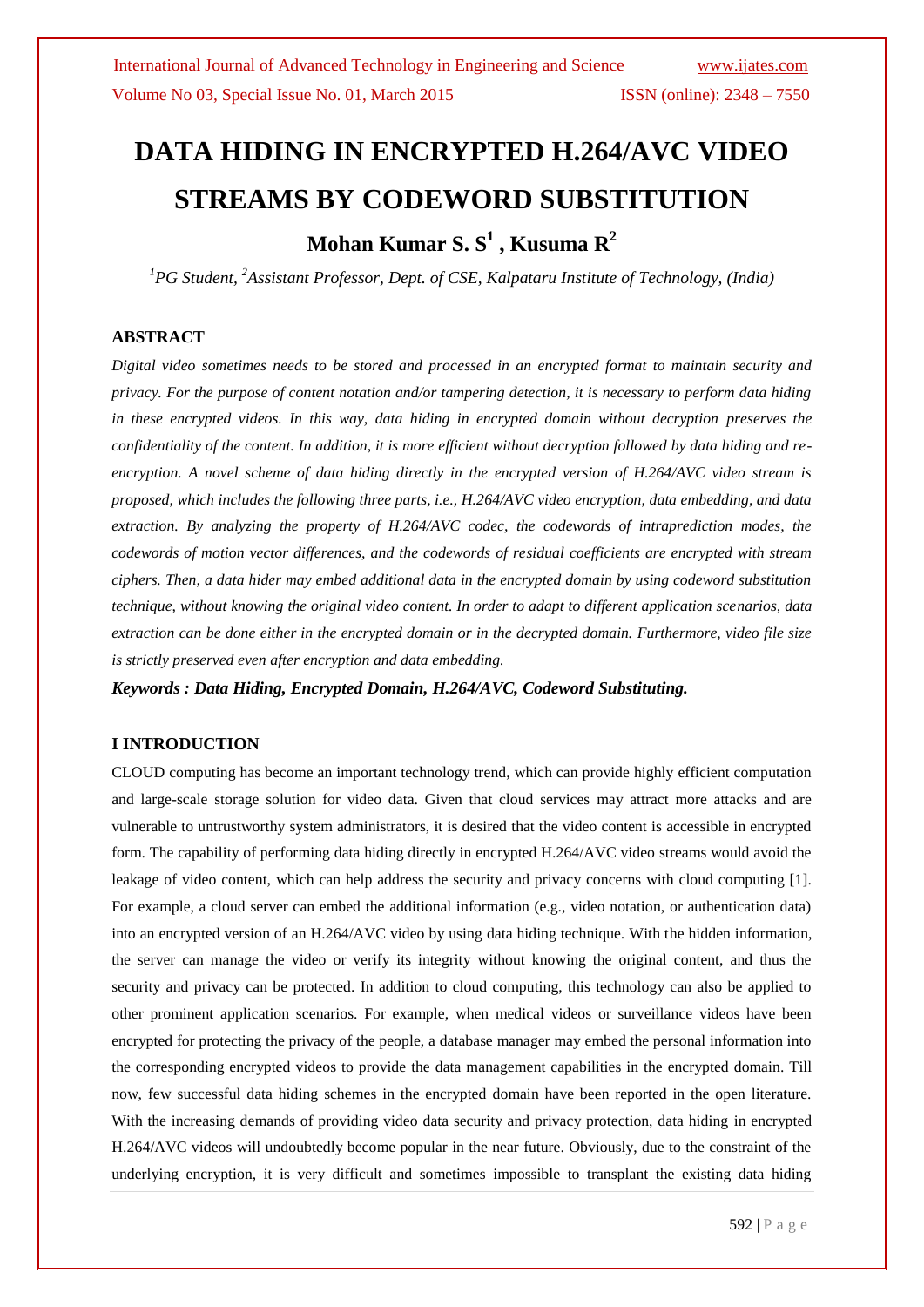algorithms to the encrypted domain. To the best of our knowledge, there has been no report on the implementation of data hiding in encrypted H.264/AVC video streams. The proposed scheme can achieve excellent performance in the following three different prospects.

- The data hiding is performed directly in encrypted H.264/AVC video bitstream.
- This scheme can ensure both the format compliance and the strict file size preservation.
- This scheme can be applied to two different application scenarios by extracting the hidden data either from the encrypted video stream or from the decrypted video stream.

## **II. RELATED WORK**

W. Hong, T. S. Chen, and H. Y. Wu have proposed that most of the work on reversible data hiding focuses on the data embedding/extracting on the plain spatial domain[6]. The five MSBs of each pixel of the decrypted image will be identical to those of the cover image. According to the data-hiding key, it is easy for the data hider to reversibly embed data in the encrypted image. Thus the data hider can benefit from the extra space Emptied out in previous stage to make data hiding process effortless.

In the field of video, W. Puech , Z. Erkin, M. Barni, S. Rane proposed SE of H.264 video is proposed by doing frequency domain selective scrambling, DCT block shuffling and rotation. It performs SE by pseudo-randomly inverting sign of DCT coefficients in Region of intrest. A scheme for commutative encryption and watermarking of H.264/AVC. Here SE(selective encryption) of some MB header fields is combined with watermarking of magnitude of DCT coefficients but they are not format compliant. SE scheme based on H.264/AVC has been presented on CAVLC and CABAC for I and P frames .This method fulfills real-time constraints by keeping the same bitrate and by generating a completely compliant bit stream[1].

#### **III. SYSTEM ARCHITECTURE**

A novel scheme of data hiding in the encrypted version of H.264/AVC videos is presented, which is made up of three subsequent parts, i.e., H.264/AVC video encryption, data embedding and data extraction.It is necessary to perform data hiding in the encrypted videos for the purpose of the content notation and/or tampering detection. Data hiding in encrypted Domain without decryption preserves the confidentiality of the content. Furthermore, it is more efficient without decryption followed by data hiding and re-encryption. A novel scheme of data hiding directly in the encrypted version of H.264/AVC video stream is proposed. By analyzing the property of H.264/AVC codec, the codewords of intra-prediction modes, the codewords of motion vector differences, and the code words of residual coefficient are encrypted with stream ciphers. Then, a data hider may embed additional data in the encrypted domain by using codeword substitution technique, without the knowledge of original video content.

#### **3.1 Encryption of H.264/AVC Video Stream**

An H.264/AVC video encryption scheme with good performance including security, efficiency, and format compliance is been proposed. By analyzing the property of H.264/AVC codec, three sensitive parts (i.e., IPMs, MVDs, and residual coefficients) are encrypted with stream ciphers. Selective encryption in the H.264/AVC compressed domain has been already put forth on context-adaptive variable length coding (CAVLC) and even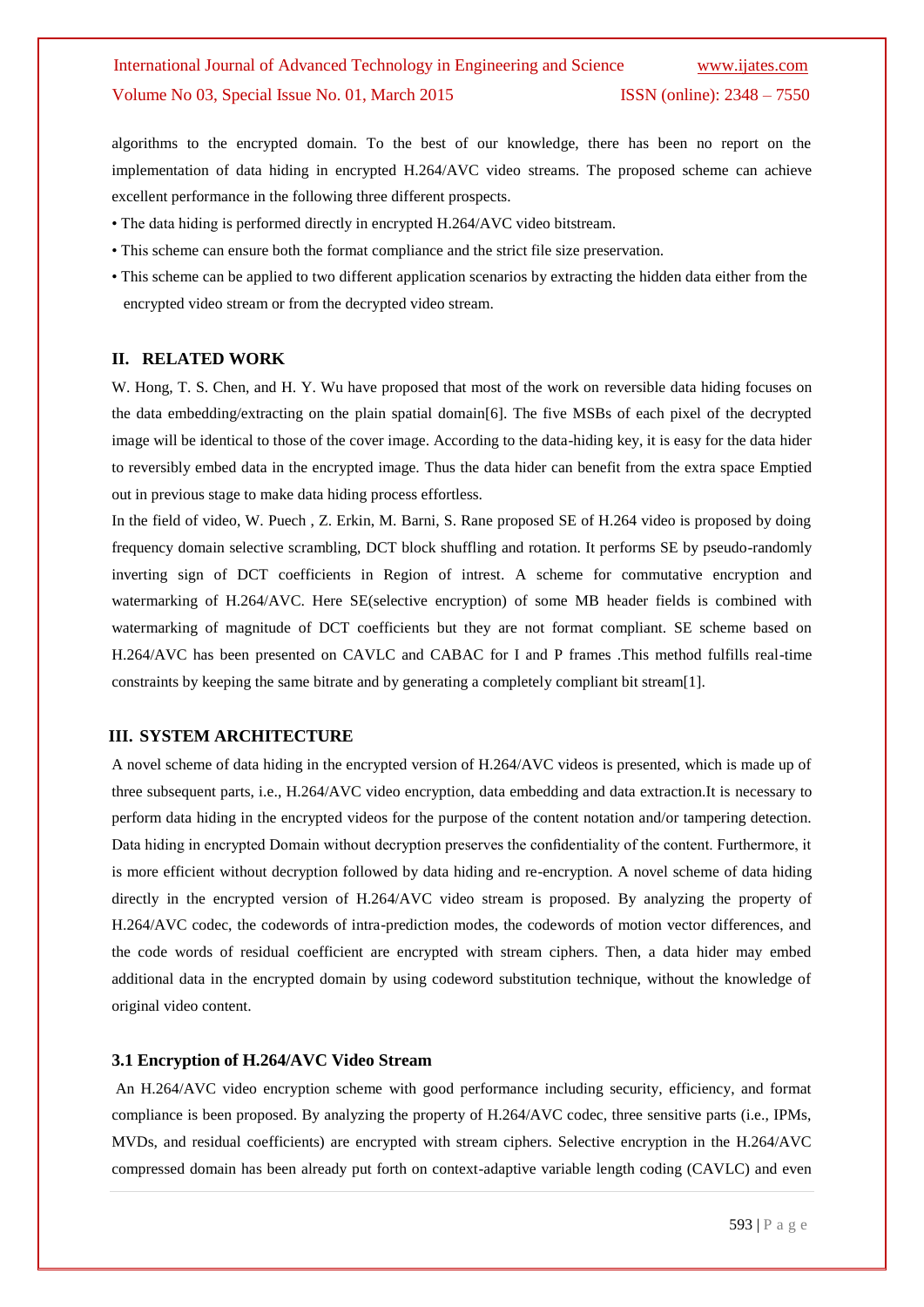on context-adaptive binary arithmetic coding (CABAC). Further improved and enhanced the previous proposed approach by encrypting more syntax elements.

*1) Intra-Prediction Mode (IPM) Encryption***:** According to H.264/AVC standard, there are four different types of intra coding are supported, which are denoted as Intra\_4×4, Intra\_16×16, Intra\_chroma, and I\_PCM. Four intra prediction modes (IPMs) are available in the Intra\_16 ×16.

*2) Motion Vector Difference (MVD) Encryption:* Further to protect both texture information and motion information, not only the IPMs but also the motion vectors should be encrypted. In H.264/AVC, motion vector prediction is further carried out on the motion vectors, which yields MVD. In H.264/AVC baseline profile, Exp-Golomb entropy coding is used to encode MVD encryption may change the sign of MVD, but does not affect the length of the codeword and satisfies the format compliance.



# **Figure 3.1 Diagram of proposed scheme. (a) Video encryption and data embedding at the sender end. (b) Data extraction and video display at the receiver end in two scenarios**

*3) Residual Data Encryption***:** In order to keep high security, another type of sensitive data, i.e., the residual data in both I-frames and P-frames should be encrypted. In this region, a novel method for encrypting the residual data based on the characteristics of codeword.In H.264/AVC baseline profile, CAVLC entropy coding is used to encode the quantized coefficients of a residual block. Each CAVLC codeword can be expressed as the following format:

{Coeff\_token,Sign\_of\_Trailing Ones, Level, Total\_zeros, Run\_before}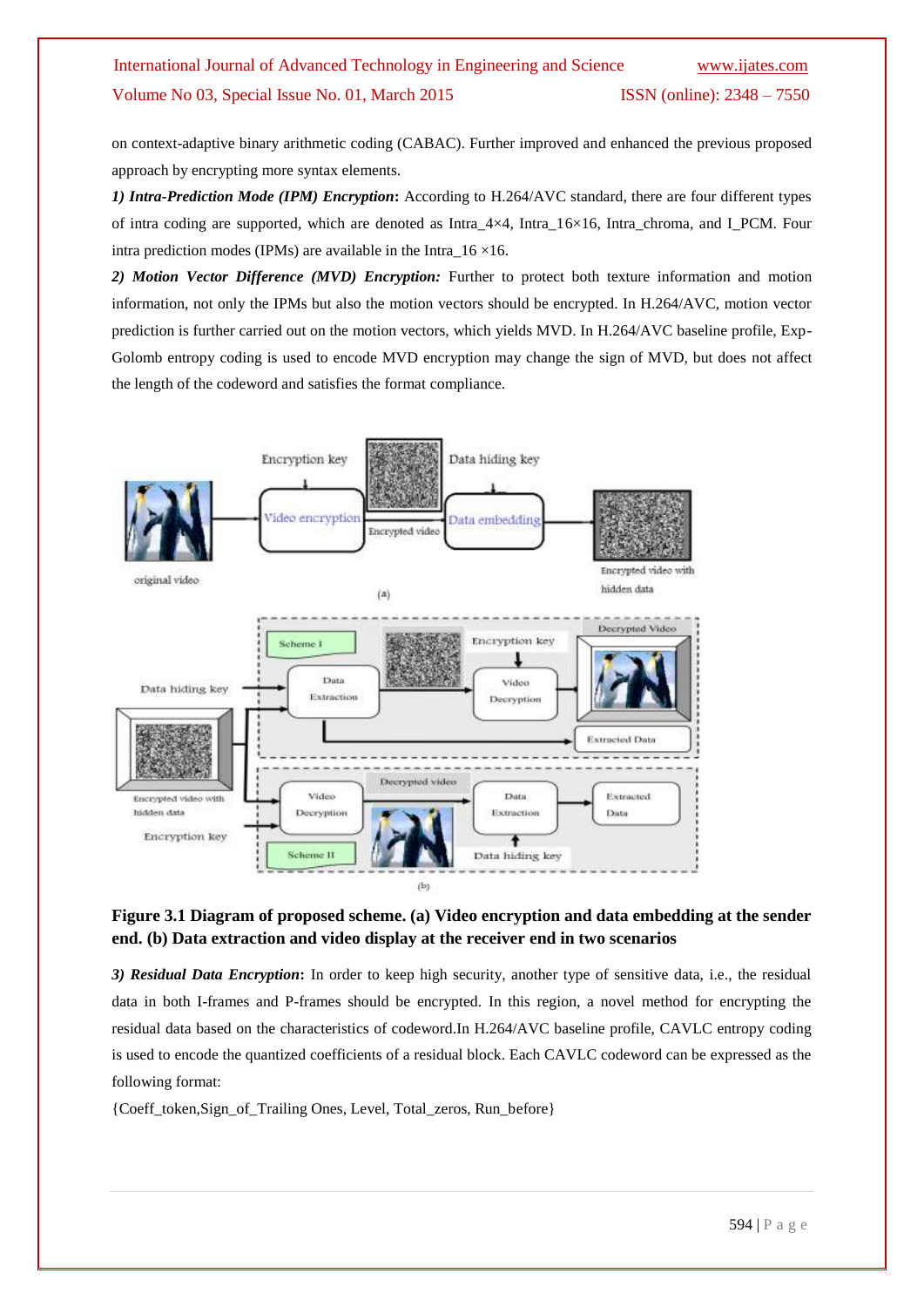## **3.2 Data Embedding**

In the encrypted bitstream of H.264/AVC, the proposed data embedding is accomplished by substituting eligible codewords. On the other hand, the codewords substitution should fulfill the following three limitations. First, the bitstream after codeword substituting must remain syntax compliance so that it can be decoded by standard decoder. Second, to keep the bit-rate unchanged, the substituted codeword should have the same size as the original codeword. The codewords of Levels which suffix Length is 2 or 3 would be divided into two opposite codespaces denoted as C0 and C1 as shown in Figure. 3.2. The codewords assigned in C0 and C1are associated with binary hidden information "0" and "1". Suppose the additional data that we want to embed is a binary



**Figure 3.2 CAVLC codeword mapping.**

sequence denoted sB={b(i)|i =1,2,…,L,b(i)∈ {0,1}}. Data hiding is performed directly in encrypted bit-stream through the following steps.

**Step:**. In order to enhance the security, the additional data is encrypted with the chaotic pseudo-random sequence  $P = \{p(i)|i = 1,2,\dots,L,p(i)\in\{0,1\}\}\{22\}$  to generate the to-be-embedded sequence  $W = \{w(i)|i = 1,2,\dots,L,p(i)\}\{22\}$ =1,2,···,L,w(i)∈{0,1}}. The sequence Pis generated by using logistic map with an initial value, i.e., the data hiding key. It is very difficult for anyone who does not retain the data hiding key to recover the additional data.

| Procedure                                                      |
|----------------------------------------------------------------|
| If(databit==0){                                                |
| if(the codword belongs to C0)                                  |
| The codeword is unmodified;                                    |
| Else if (the codeword belongs to C1)                           |
| The codeword is replaced with the corresponding codeword in CO |
|                                                                |
| If(data bit==1){                                               |
| if(the codword belongs to C1)                                  |
| The codeword is unmodified;                                    |
| Else if (the codeword belongs to C0)                           |
| The codeword is replaced with the corresponding codeword in C1 |
|                                                                |



**Step2**: The codewords of Levels are obtained by parsing the encrypted H.264/AVC bitstream.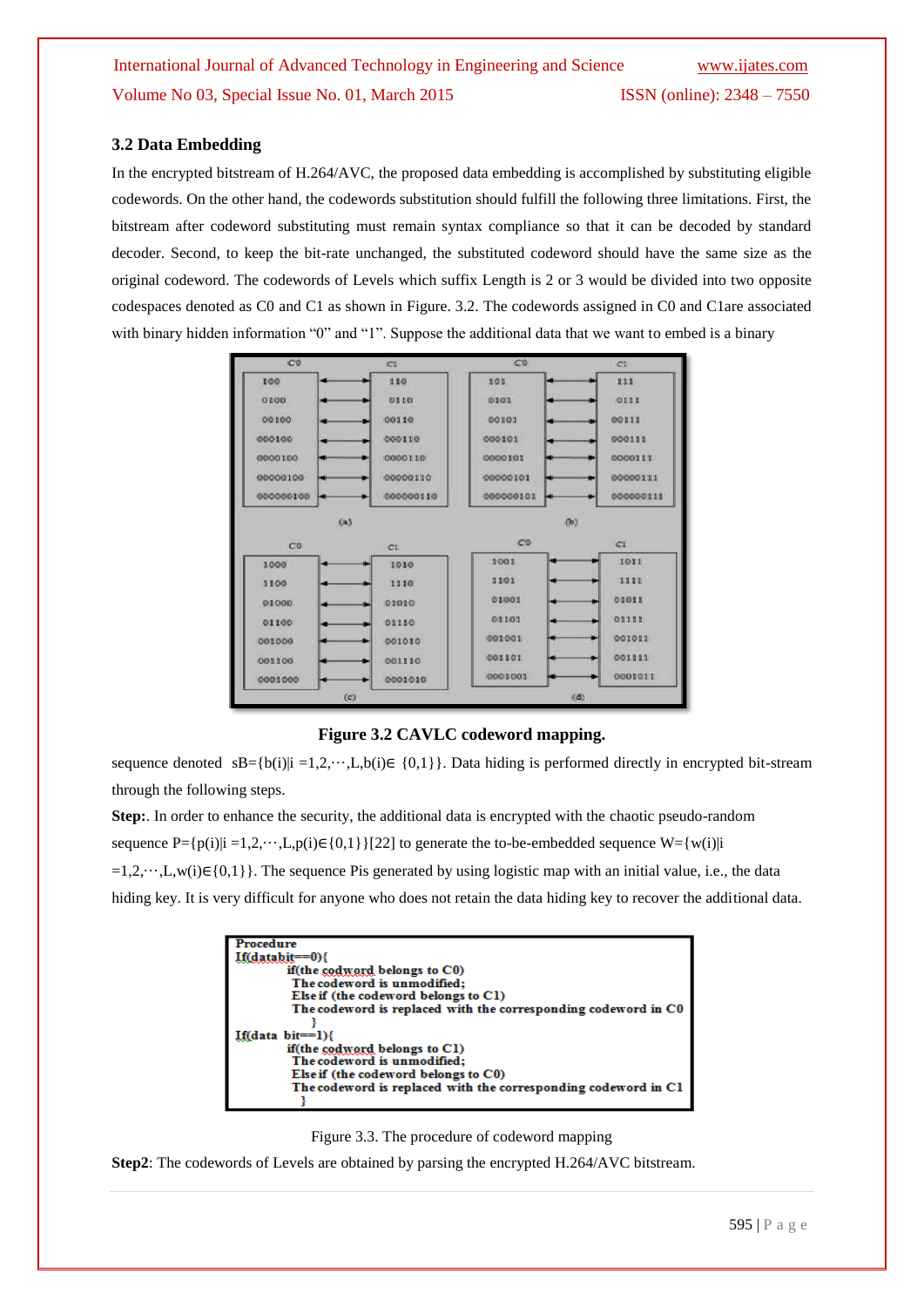Step3: If current codeword belongs to codespaces C0 or C1, the to-be-embedded data bit can be embedded by codeword substituting. Otherwise, the codeword is left unchanged.

The detailed procedure of codeword substituting for data hiding is shown in Figure. 3.3. For example, when Level is positive 1 and its suffix Length is 3, then its corresponding codeword is "1000" which belongs to C0 as shown in Figure.3.2. If the data bit "1" needs to be embedded, the codeword "1000" should be replaced with "1010". Otherwise, if the data bit "0" needs to embedded, the codeword "1000" will keep unchanged.

**Step4:** Choose the next codeword and then go to Step3 for data hiding. If there are no more data bits to be embedded, the embedding process is stopped. Suppose the to-be-embedded data is "1001", the CAVLC codeword of Level parsing from H.264/AVC bitstream is Figure. 3.3. The procedure of codeword mapping

| Extracted<br>data                          | Skip | Skip |             | ö           | $\bf{0}$ |             |                                            |      |      |          |                |          |         |
|--------------------------------------------|------|------|-------------|-------------|----------|-------------|--------------------------------------------|------|------|----------|----------------|----------|---------|
|                                            |      |      |             |             |          |             |                                            |      |      |          |                |          |         |
| Codespace                                  |      |      | C1          | CO          | CO       | C1          |                                            |      |      | (c)      |                |          |         |
|                                            |      |      |             |             |          |             | data                                       |      |      |          |                |          |         |
| codewords with<br>hidden data              | 01   | 011  | 00111       | 00101       | 0001000  | 0000111     | Extracted                                  | Skip | Skip |          | $\bf{0}$       | $\alpha$ |         |
| Encrypted                                  |      |      |             |             |          |             | Codespace                                  |      |      | C1       | C <sub>0</sub> | CO       | C1      |
| (a)                                        |      |      |             |             |          |             |                                            |      |      |          |                |          |         |
| Encrypted<br>codewords with<br>hidden data | 01   | 011  | 00111       | 00101       | 0001000  | 0000111     | Decrypted<br>codewords with<br>hidden data | 01   | 010  | 00111    | 00100          | 0001001  | 0000110 |
|                                            |      |      |             |             | ۲        |             |                                            | ۰    |      |          |                | ۴        |         |
| To-be-embedded<br>data                     | Skip | Skip |             | Ü           | $\bf{0}$ |             | Encryption<br>stream                       |      |      | $\bf{0}$ |                |          |         |
|                                            |      |      |             |             |          |             |                                            |      | Œ    | Œ        | ⊕              | $\oplus$ | Œ       |
| Codespace                                  |      |      | $_{\rm CO}$ | $_{\rm CO}$ | C1       | $_{\rm CO}$ | codewords with<br>hidden data              | 01   | 011  | 00111    | 00101          | 0001000  | 0000111 |
| Encrypted<br>codewords                     | 01   | 011  | 00101       | 00101       | 0001010  | 0000101     | Encrypted                                  |      |      |          |                |          |         |
|                                            |      |      |             |             |          |             |                                            |      |      |          |                |          |         |
| Encryption<br>stream                       |      |      | $\bf{0}$    |             |          |             |                                            |      |      |          |                |          |         |
|                                            |      | ⊕    | $\oplus$    | ⊕           | ⊕        | Œ           |                                            |      |      |          |                |          |         |
| Original<br>codewords                      | 01   | 010  | 00101       | 00100       | 0001011  | 0000100     |                                            |      |      |          |                |          |         |

**Figure 3.4: An example of data embedding and extraction. (a) Data embedding.(b) Data extraction in encrypted domain. (c) Data extraction in decrypted domain**

## **3.3 Data Extraction**

In this scheme, the hidden data can be extracted either in encrypted or decrypted domain. Data extraction process is fast and simple.

*Scheme I***:** Encrypted Domain Extraction.

*Scheme II***:** Decrypted Domain Extraction.

## **Scheme I: Encrypted Domain Extraction.**

To protect privacy, a database manager (e.g., cloud server) may only get access to the data hiding key and have to manipulate data in encrypted domain. Data extraction in encrypted domain guarantees the feasibility in this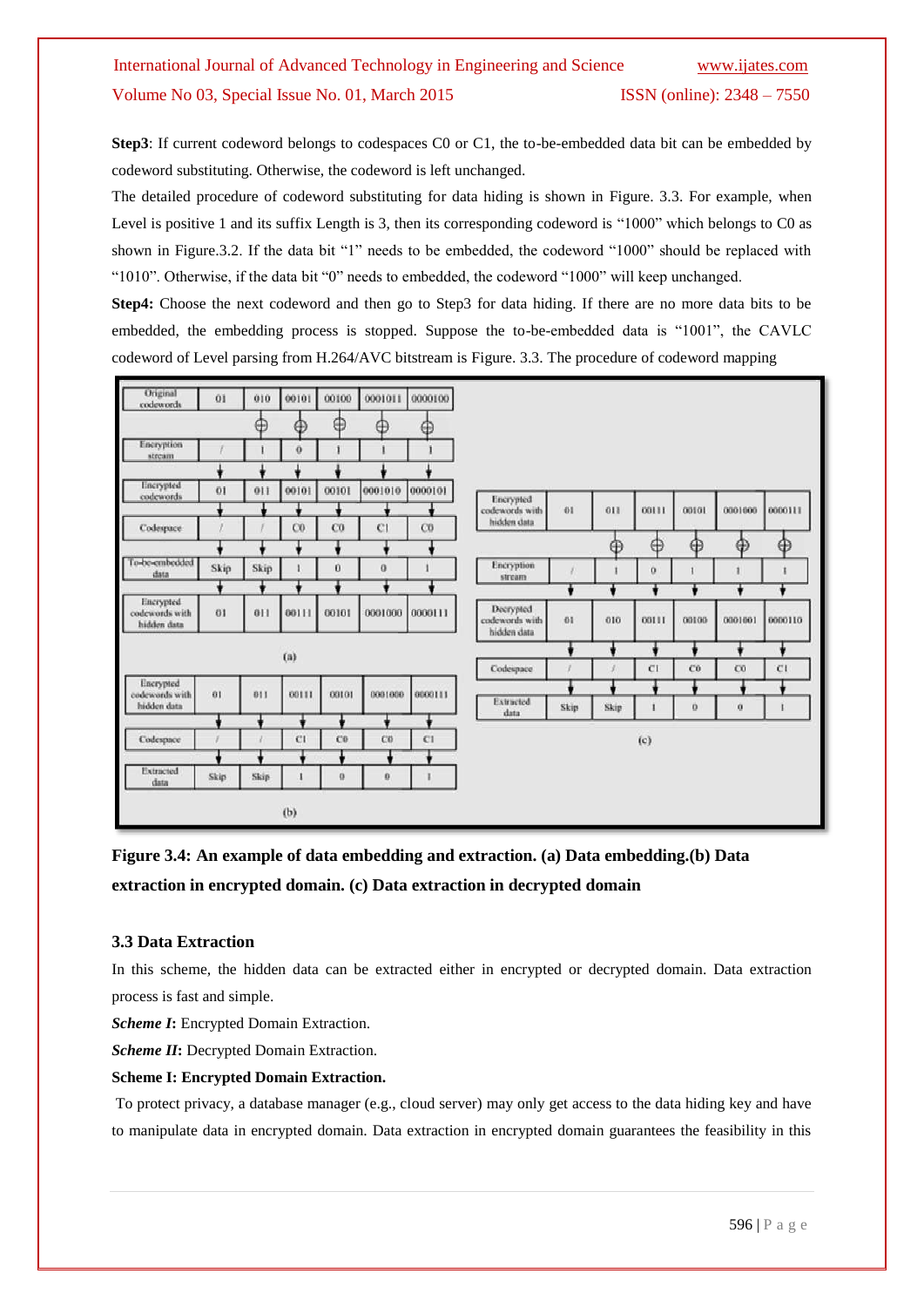case. In encrypted domain, as shown in Figure. 3.1(b), encrypted video with hidden data is directly sent to the data extraction module. An example of data extraction in encrypted domain is shown in Figure. 3.4(b).

## **Scheme II: Decrypted Domain Extraction.**

In scheme I, both embedding and extraction of the data are performed in encrypted domain. However, in some cases, users want to decrypt the video first and extract the hidden data from the decrypted video. For example, an authorized user, which owned the encryption key, received the encrypted video with hidden data. The received video can be decrypted using the encryption key. That is, the decrypted video still includes the hidden data, which can be used to trace the source of the data. In Figure 3.1(b), the received encrypted video with hidden data is first pass through the decryption module.

The whole process of decryption and data extraction is given as follows.

**Step1**: Generate encryption streams with the encryption keys as given in encryption process.

**Step2**: The codewords of IPMs, MVDs, Sign\_of\_TrailingOnes and Levels are identified by parsing the encrypted bit stream.

**Step3**: The decryption process is identical to the encryption process, since XOR operation is symmetric. The encrypted codewords can be decrypted by performing XOR operation with generated encryption streams, and then two XOR operations cancel each other out, which renders the original plain-text. Since the encryption streams depend on the encryption keys, the decryption is possible only for the authorized users. After generating the decrypted codewords with hidden data, the content owner can further extract the hidden information.

**Step4**: the last bit encryption may change the sign of Level. The encrypted codeword and the original codeword are still in the same code spaces.

**Step5**: Generate the same pseudo-random sequence that was used in embedding process according to the data hiding key. The extracted bit sequence should be decrypted to get the original additional information. An example of data extraction in decrypted domain is shown in Figure. 3.4(c).

## **IV. CONCLUSION**

The existing system just addresses the calculation of smoothness and the process of image recovery and lacks in addressing the data encryption & data embedding process. Time consumption rate is also high when compared to the recent methods developed. The block encryption methods are not robust to noise.Data hiding in encrypted media is a new topic that has started to draw attention because of the privacy-preserving requirements from cloud data management. An algorithm is used to embed additional data in encrypted H.264/AVC bit stream, which consists of video encryption, data embedding and data extraction phases.The data-hider can embed additional data into the encrypted bit stream using codeword substituting, even though he does not know the original video content. Since data hiding is completed entirely in the encrypted domain, here we can preserve the confidentiality of the content completely.

#### **REFERENCES**

[1].W. J. Lu, A. Varna, and M. Wu, "Secure video processing: Problems and challenges," in *Proc. IEEE Int. Conf. Acoust., Speech, Signal Processing*, Prague, Czech Republic, May 2011, pp. 5856–5859.